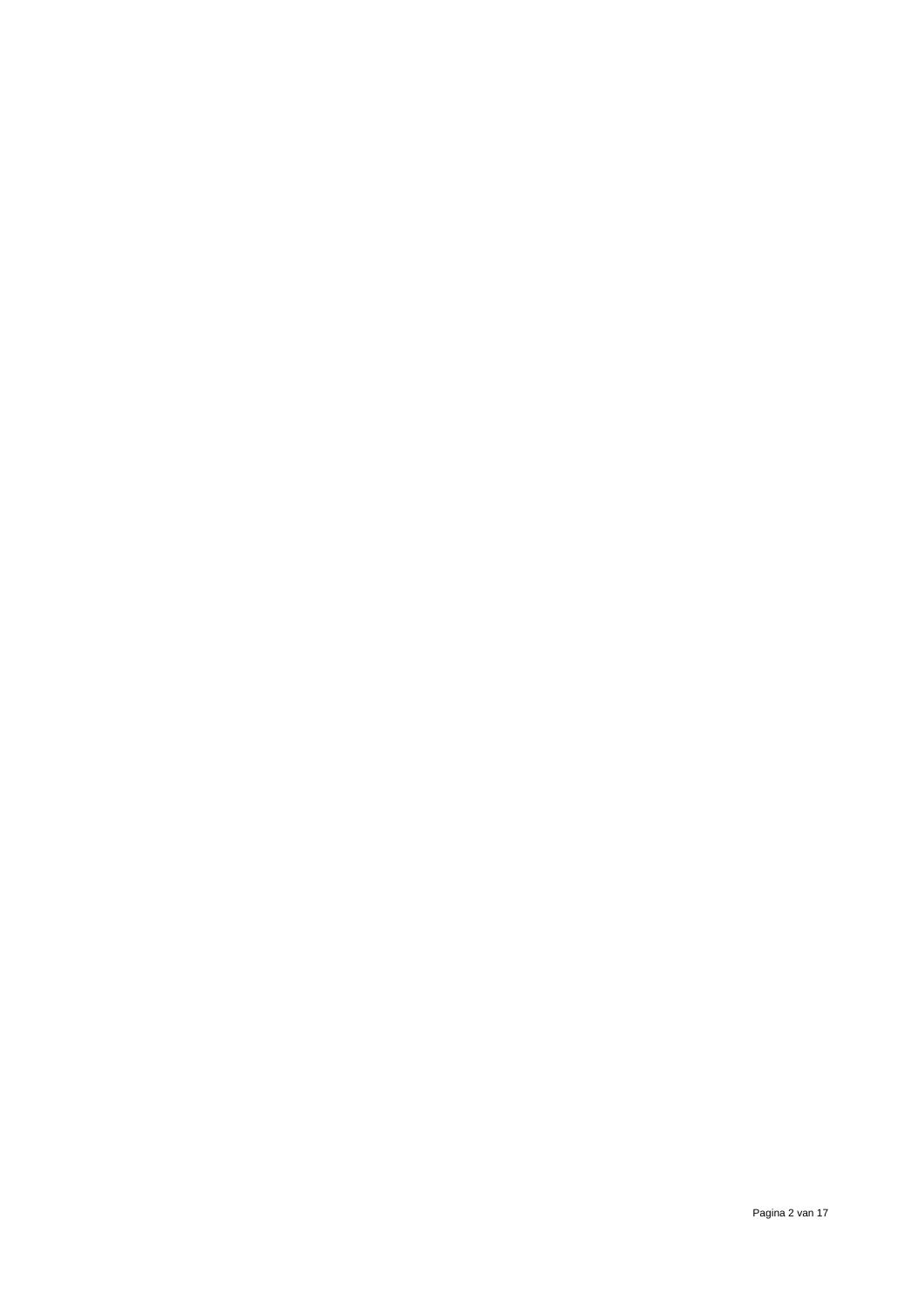| <b>Kids</b>                     |                                                  |         |  |
|---------------------------------|--------------------------------------------------|---------|--|
|                                 | <b>Ballet</b>                                    |         |  |
| Amber & Jantien<br>$\mathbf{1}$ | <b>Duo/Trio</b><br><b>Ballerino Dansstudio's</b> | Lembeek |  |
|                                 | <b>Kids</b>                                      |         |  |
|                                 | <b>Ballet</b>                                    |         |  |
| Amber Du Bois                   | <b>Impro</b><br><b>Ballerino Dansstudio's</b>    | Lembeek |  |
|                                 | <b>Juniors</b>                                   |         |  |
|                                 | <b>Ballet</b>                                    |         |  |
|                                 | <b>Solo</b>                                      |         |  |

- 
- 
- 
- 
- 
- 
- 

1 Jantien Casier Ballerino Dansstudio's Lembeek 2 Louise Vanaelst **Body and Mind in Balance** Merendree 3 Kato De Lathouwer Body and Mind in Balance Merendree 4 Leonie Van Laecke Body and Mind in Balance Merendree 5 Annaëlle Van Hoorde Body and Mind in Balance Merendree 6 Sylke List **Body and Mind in Balance** Merendree 7 Delphine Van Hevel Body and Mind in Balance Merendree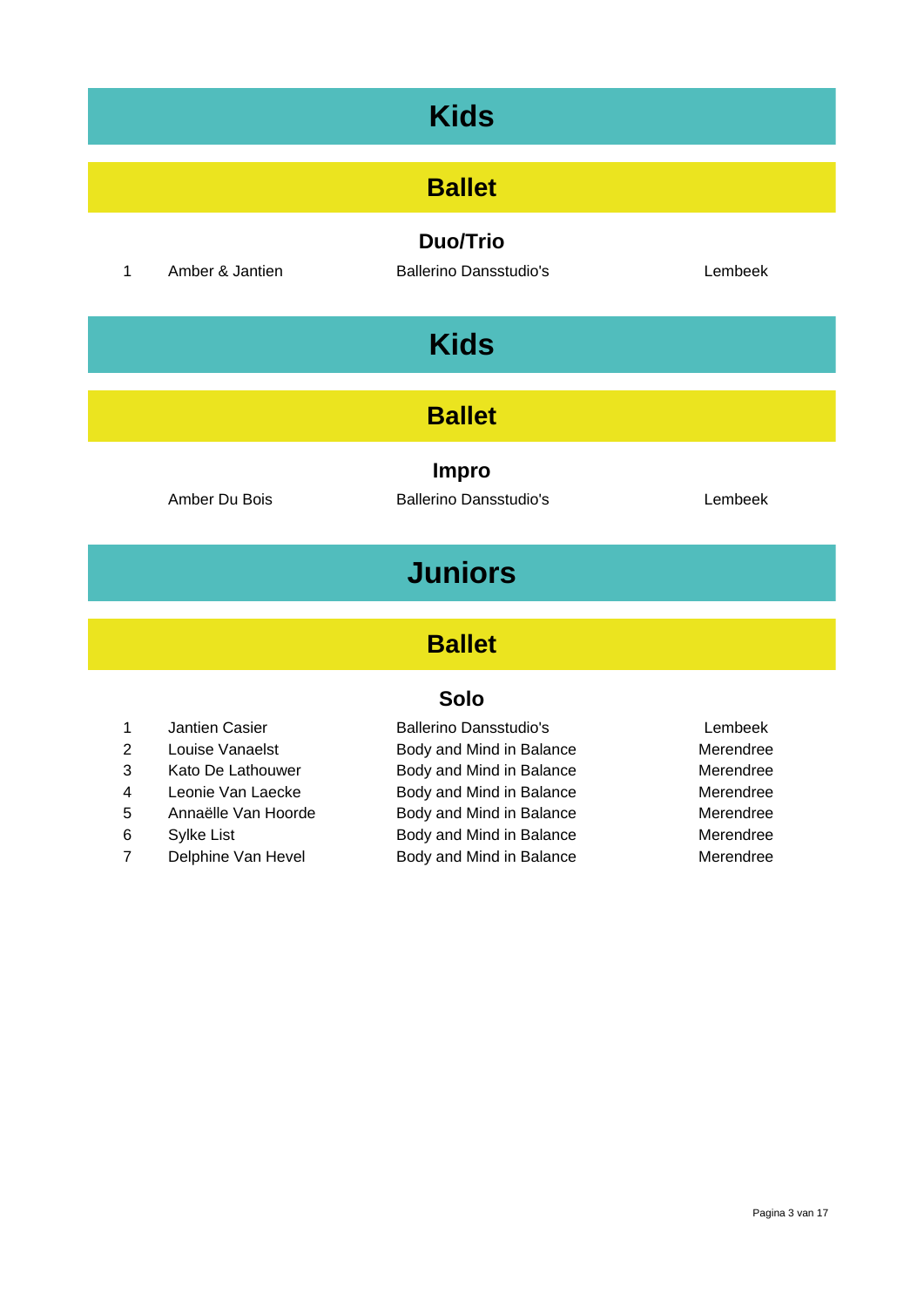# **Juniors**

## **Ballet**

**Group**

<sup>1</sup> Cygnes Evergem Balletschool Toi, Moi et la Danse Oosterzele

# **Juniors**

### **Ballet**

**Impro**

Jantien Casier **Ballerino Dansstudio's** Lembeek

# **Teens**

### **Ballet**

#### **Solo**

- 
- 
- 3 Olivia Verhelst Wevelgem
- 4 Alexine Verhelst **Wevelgem** Wevelgem

1 Emily Koch Ballerino Dansstudio's Lembeek 2 Zina Decoster Ballerino Dansstudio's Lembeek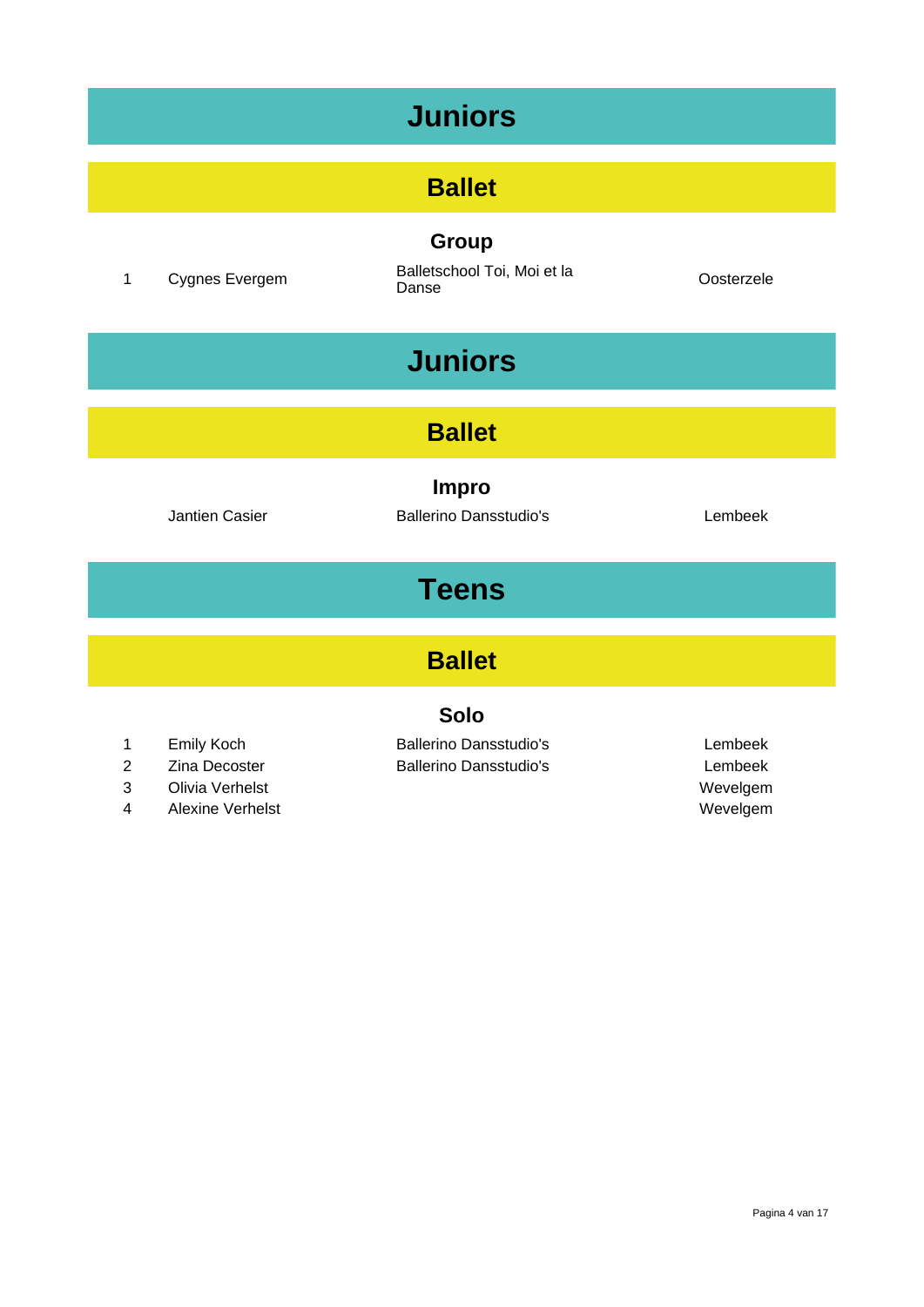| <b>Teens</b>  |                      |                                               |            |  |
|---------------|----------------------|-----------------------------------------------|------------|--|
| <b>Ballet</b> |                      |                                               |            |  |
| $\mathbf{1}$  | Alexine & Olivia     | <b>Duo/Trio</b><br>Pirouette                  | Wevelgem   |  |
|               |                      | <b>Teens</b>                                  |            |  |
| <b>Ballet</b> |                      |                                               |            |  |
|               | Emily Koch           | <b>Impro</b><br><b>Ballerino Dansstudio's</b> | Lembeek    |  |
| <b>Adults</b> |                      |                                               |            |  |
| <b>Ballet</b> |                      |                                               |            |  |
| $\mathbf{1}$  | <b>Grands Cygnes</b> | Group<br>Balletschool Toi, Moi et la<br>Danse | Oosterzele |  |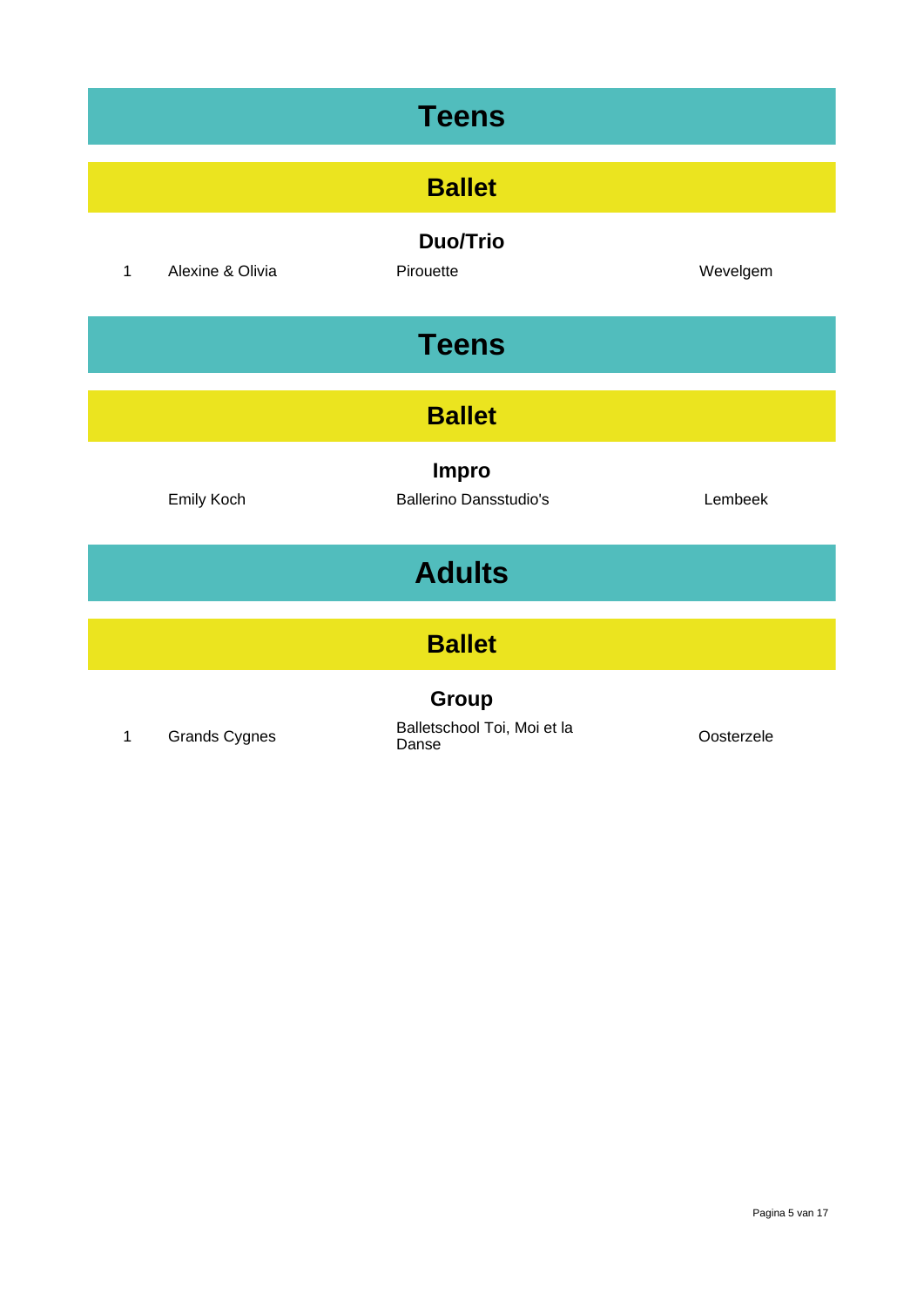# **Minis**

## **Modern, Hedendaags & Jazz**

**Solo**

1 Lena Jans **Ballerino Dansstudio's** Lembeek

# **Minis**

## **Modern, Contemporary & Jazz**

**Impro**

Lena Jans **Ballerino Dansstudio's** Lembeek

# **Kids**

## **Modern, Hedendaags & Jazz**

| $\mathbf{1}$   | Ann-Sophie Vanden Driessche Giants Dansschool |                               | Beersel   |
|----------------|-----------------------------------------------|-------------------------------|-----------|
| 2              | Chloe Jans                                    | <b>Ballerino Dansstudio's</b> | Lembeek   |
| 3              | Ainhoa Cavaleri                               | <b>Ballerino Dansstudio's</b> | Lembeek   |
| $\overline{4}$ | Renée Snoeck                                  | Body and Mind in Balance      | Merendree |
| .5             | Kyra Vanhee                                   | Body and Mind in Balance      | Merendree |
| 6              | Noélie Delahaye                               | Body and Mind in Balance      | Merendree |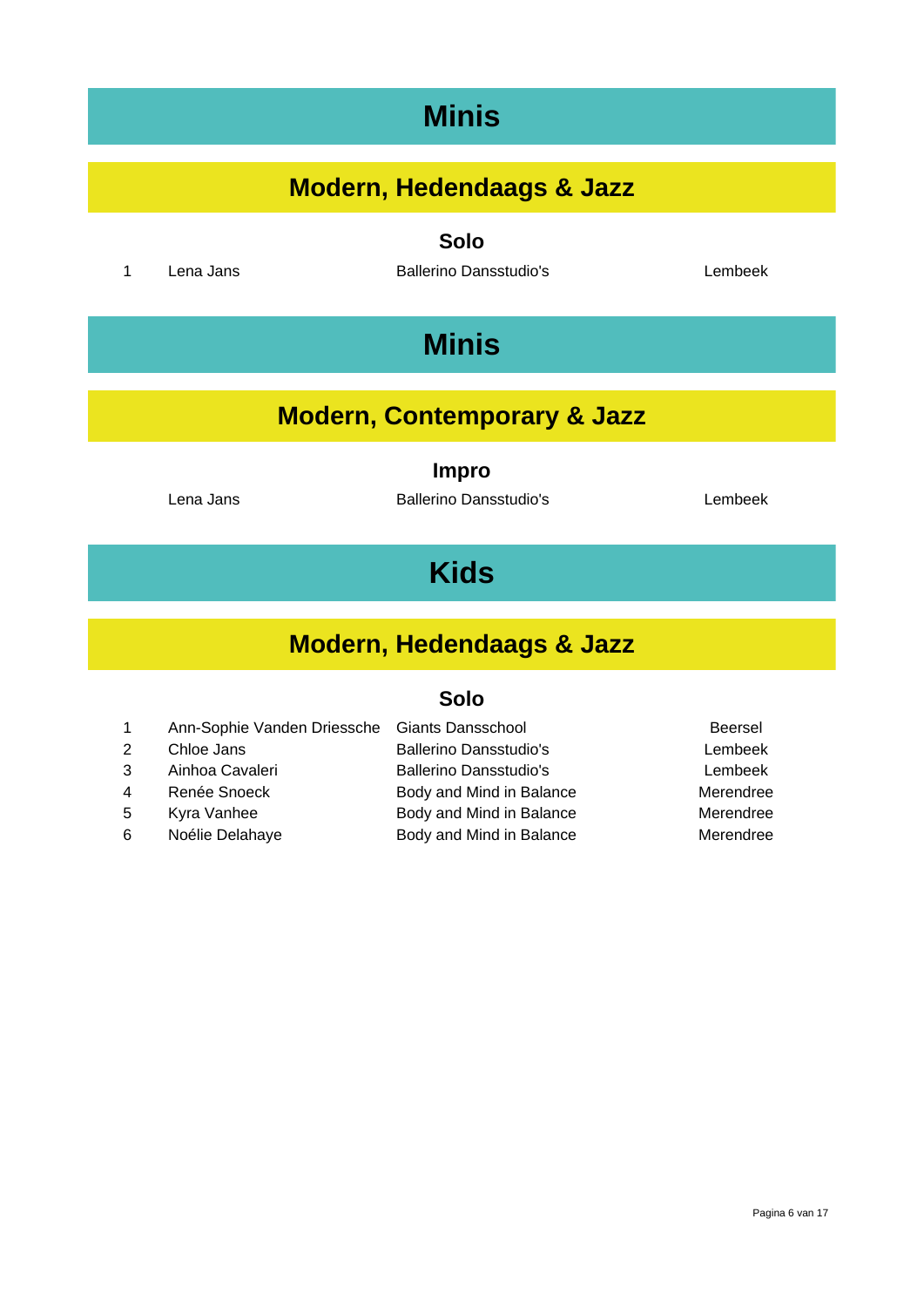# **Kids**

## **Modern, Hedendaags & Jazz**

- 1 Jantien & Amber Ballerino Dansstudio's Lembeek
- 2 Ann-Sophie & Maya Giants Dansschool Beersel
- 
- 4 Merel, Femke & Michelle Dansschool Movimento Eeklo

**Duo/Trio**

- 3 Esmée & Lieze Dansschool Movimento Eeklo
- 

# **Kids**

### **Modern, Hedendaags & Jazz**

#### **Group**

- 1 Ballerino Dansstudio's Ballerino Dansstudio's Lembeek
- 
- 3 VILLA DANSA MINIS Villa Dansa Number of the Herent

2 Minicrew Dansschool Movimento Eeklo

# **Kids**

## **Modern, Contemporary & Jazz**

#### **Impro**

Ainhoa Cavaleri **Ballerino Dansstudio's** Lembeek Victoria Dailly **Ballerino Dansstudio's** Lembeek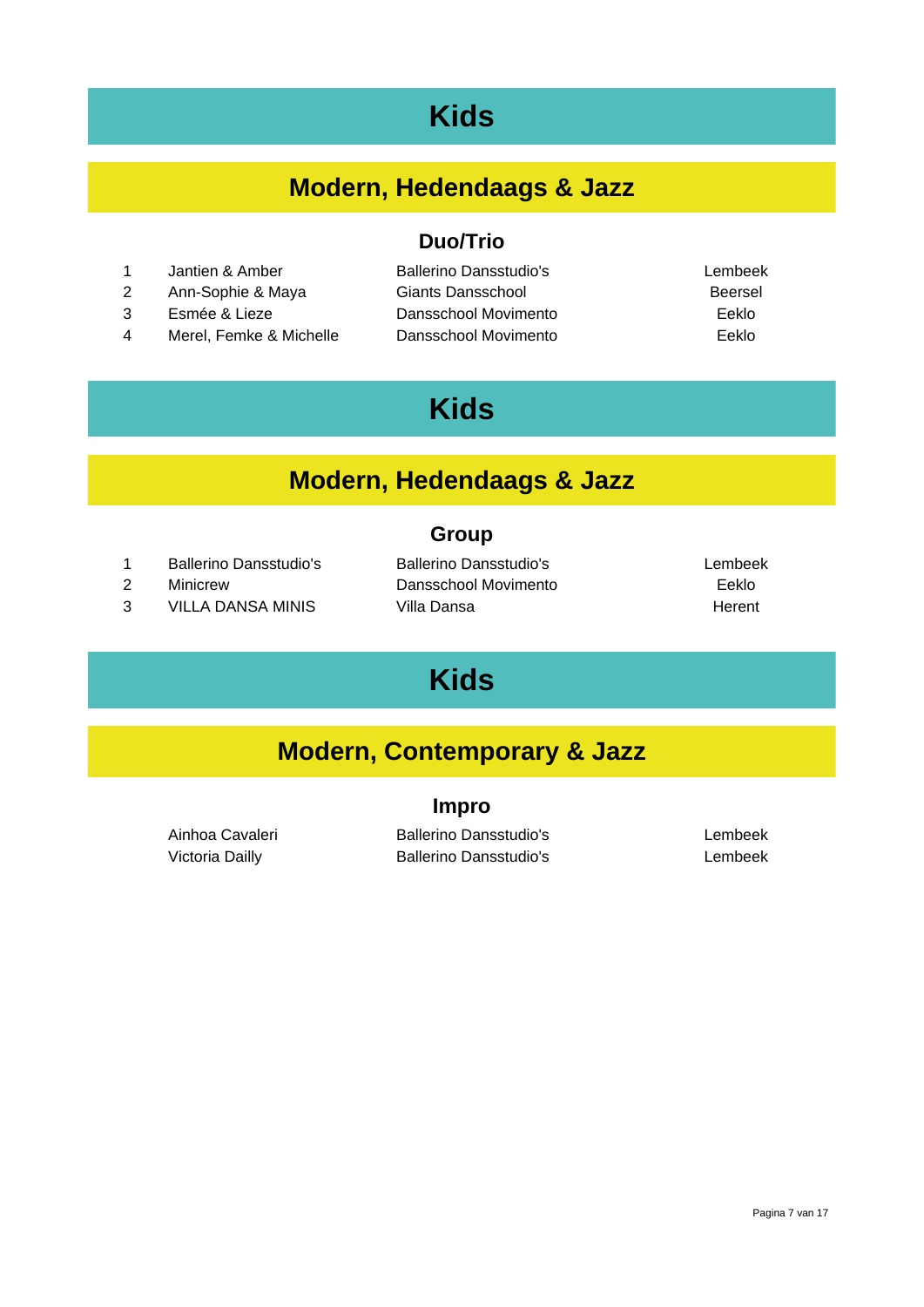# **Kids**

## **Modern, Contemporary & Jazz**

**Impro**

Victoria Dailly **Ballerino Dansstudio's** Lembeek

Ainhoa Cavaleri **Ballerino Dansstudio's** Lembeek

# **Juniors**

## **Modern, Hedendaags & Jazz**

|   | <b>Jantien Casier</b> | <b>Ballerino Dansstudio's</b> | Lembeek   |
|---|-----------------------|-------------------------------|-----------|
| 2 | Lana Verkest          |                               | Roeselare |
| 3 | Jone Van de Velde     | Studio MoovZ                  | Halle     |
| 4 | Fleur De Maeseneer    | <b>Ballerino Dansstudio's</b> | Lembeek   |
| 5 | Annaëlle Van Hoorde   | Body and Mind in Balance      | Merendree |
| 6 | Nel Van de Velde      | Studio MoovZ                  | Halle     |
| 7 | <b>Esmee Danneels</b> | Body and Mind in Balance      | Merendree |
| 8 | Leonie Van Laecke     | Body and Mind in Balance      | Merendree |
| 9 | Jutta Casaer          | Sporty Danst!                 | Kessel-lo |
|   |                       |                               |           |
|   |                       |                               |           |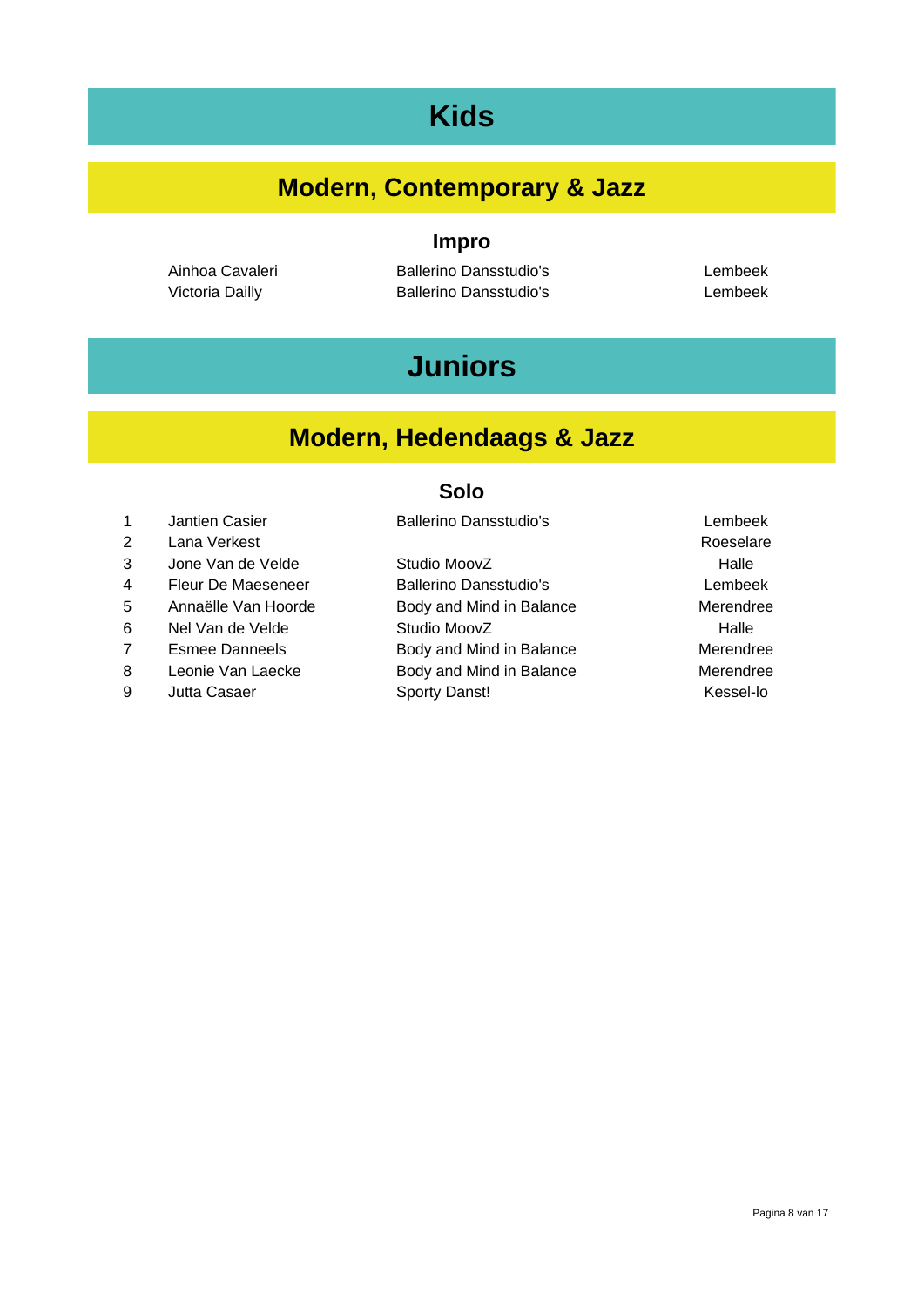# **Juniors**

## **Modern, Hedendaags & Jazz**

#### **Group**

- 1 JM junior modern dance ompanie MACHELEN<br>companie MACHELEN
- 2 M-Compagnie Dansschool Movimento Eeklo
- 3 RheAzz Youth Compagnie RheAxion Melsbroek
- 
- 
- 6 Jazz Juniors Evergem Ballets
- 
- 4 Junior Crew Jazz ASENDANSE Woluwe saint pierre 5 Balletshowgroep Sporty Danst! Kessel-lo Balletschool Toi, Moi et la **Contracteur** Oosterzele

# **Juniors**

#### **Modern, Contemporary & Jazz**

#### **Impro**

Margo Ronsmans JAZZMIJN MACHELEN

## **Teens**

### **Modern, Hedendaags & Jazz**

#### **Solo**

1 Ruben Strauven sint-truiden sint-truiden sint-truiden sint-truiden sint-truiden sint-truiden sint-truiden si

- 
- 
- 
- 5 Micheline Desguin **Richeline Desguin** Rixensart **Richeline Desguin**
- 6 Silke Francis sint-truiden
- 7 Imme Van Deynse Body and Mind in Balance Merendree

2 Elise Bral Ballerino Dansstudio's Lembeek 3 Zina Decoster Ballerino Dansstudio's Lembeek 4 Yana Louckx Ballerino Dansstudio's Lembeek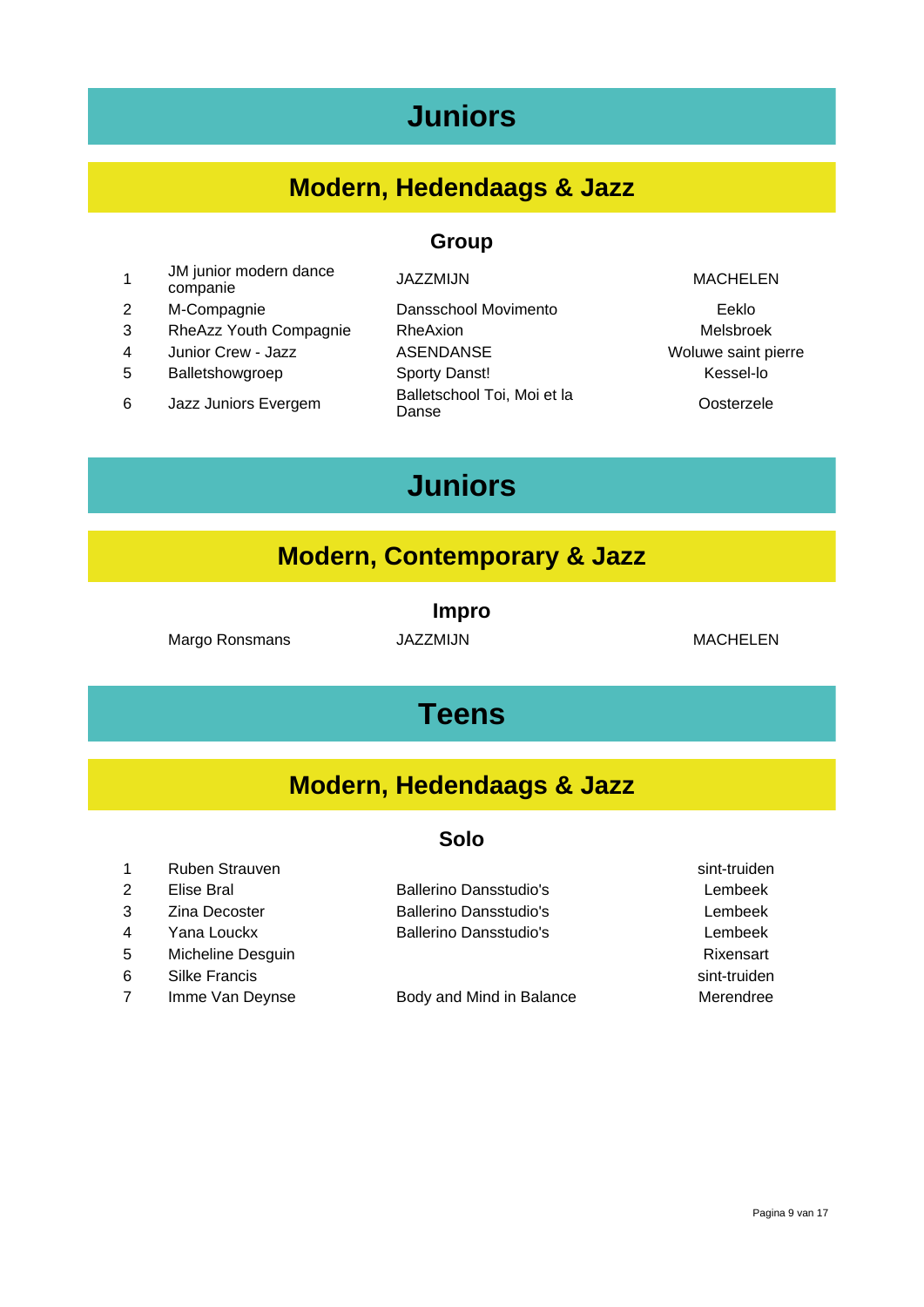# **O.Jun & Y.Teens (13-15y)**

## **Modern, Hedendaags & Jazz**

#### **Duo/Trio**

1 Jone & Nel Studio MoovZ Halle

2 Ruben & Silke sint-truiden was a sint-truiden was a sint-truiden was sint-truiden

3 Annick & Amelia Dansschool Movimento Eeklo

# **Teens**

## **Modern, Hedendaags & Jazz**

#### **Group**

| $\mathbf{1}$   | JM Modern Dance companie  | <b>JAZZMIJN</b>                      | <b>MACHELEN</b> |
|----------------|---------------------------|--------------------------------------|-----------------|
| $\overline{2}$ | Moving Passion            | Danse Valou                          | Waterloo        |
| 3              | CIE FUN DANCE             | <b>Fun Dance</b>                     | Huy             |
| 4              | Teen Crew + Original Crew | Dansschool Movimento                 | Eeklo           |
| 5              | Villa Dansa Company       | Villa Dansa                          | Herent          |
| 6              | Villa Dansa Crew          | Villa Dansa                          | Herent          |
| 7              | <b>Jazz Seniors</b>       | Balletschool Toi, Moi et la<br>Danse | Oosterzele      |
| 8              | X-Plosion Dance           | X-Plosion Dance                      | Overijse        |
|                |                           |                                      |                 |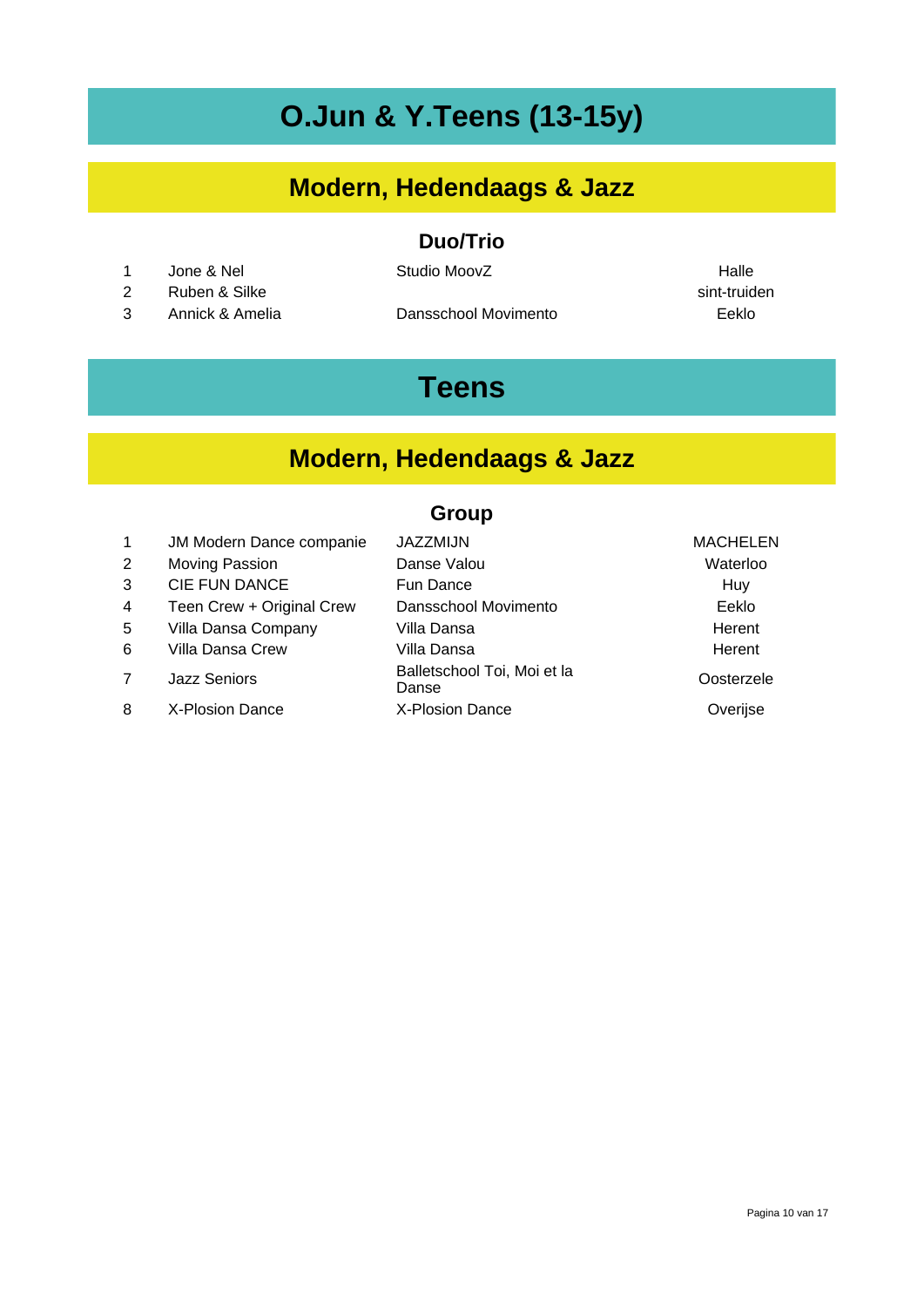# **Teens**

## **Modern, Contemporary & Jazz**

#### **Impro**

Elina Jonckheere JAZZMIJN MACHELEN

# **Adults**

### **Modern, Hedendaags & Jazz**

**Solo**

- 2 Noa Scheirlinckx Ballerino Dansstudio's Lembeek
- 
- 
- 
- 6 Sandra Di Vincenzo Fleurus
- 7 Charlotte Van Steen Bertem Bertem Bertem Bertem Bertem Bertem Bertem Bertem Bertem Bertem Bertem Bertem Bertem Bertem Bertem Bertem Bertem Bertem Bertem Bertem Bertem Bertem Bertem Bertem Bertem Bertem Bertem Bertem Bert
- 1 Loreda Filiputti **Mouvements** Mouvements Sambreville 3 Kelly Verckens Studio MoovZ Falle 4 Laura Macaigne Mouvements **Moutements** Sambreville 5 Noel Mike L'Atribu Bossiere
- 

# **O.Teens & Adults (>17y)**

## **Modern, Hedendaags & Jazz**

#### **Duo/Trio**

- 1 Mathilde & Salomé **Court-Saint-Étienne**
- 2 Noel, Valentine & Justine L'Atribu Bossiere
- 3 Cendrine, Marinella & Sandra Fleurus et al. 2010 and Fleurus Eleurus Eleurus
- 4 Hannelore, Alice & Isalien KU Leuven **Rannelore**, Alice & Isalien KU Leuven
- 

# 5 Ashley & Cato Dansschool Movimento Eeklo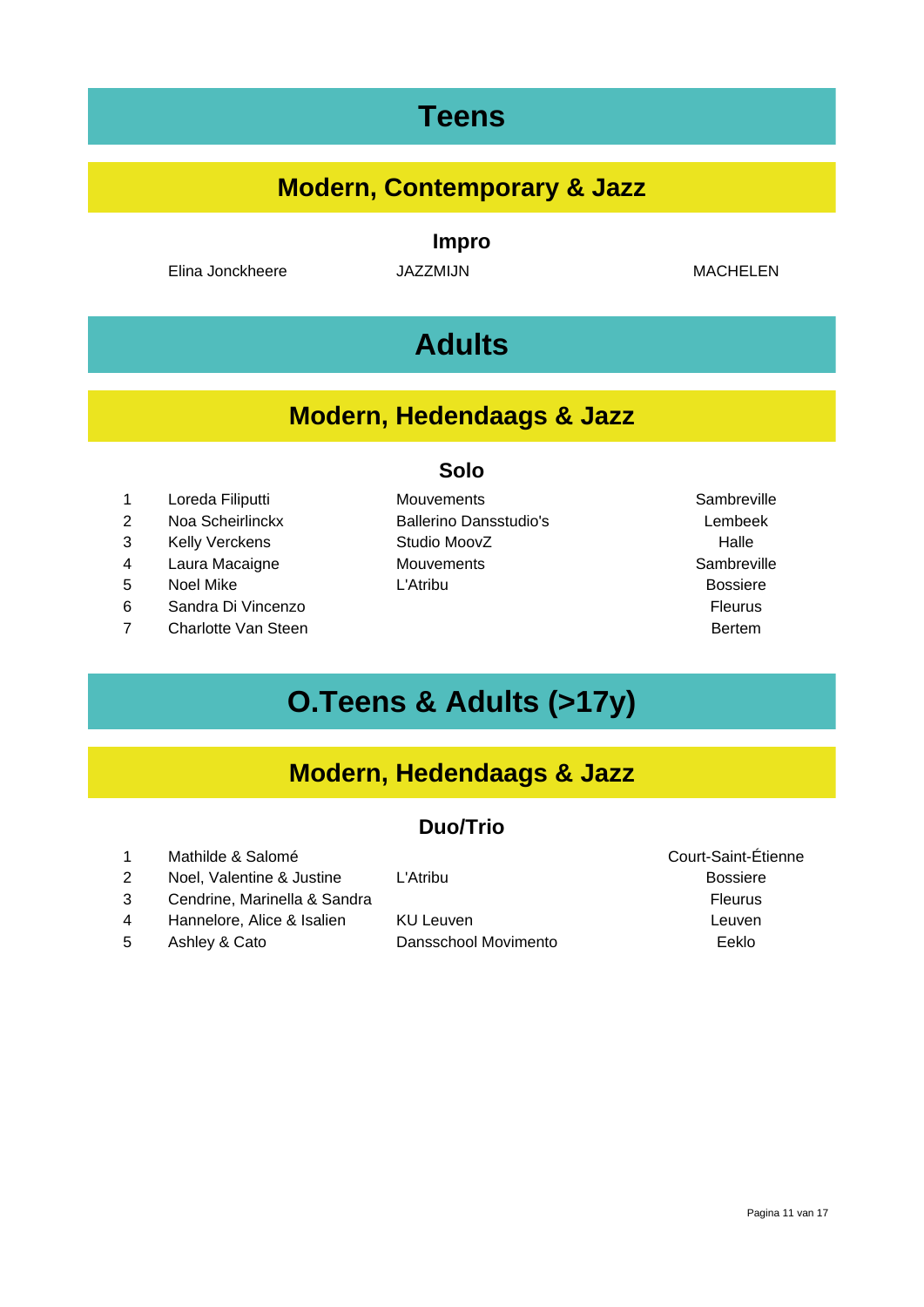# **Adults**

## **Modern, Hedendaags & Jazz**

#### **Group**

1 RheAzz Compagnie RheAxion RheAxion Melsbroek 2 Movementz **Dansvereniging MoveZ** 2 Zottegem 3 Modaté KU Leuven Leuven 4 ASENDANSE Compagnie Jazz ASENDANSE WOLL Woluwe saint pierre 5 Jazz Compagnie Dansateljee Dansateljee Dendermonde Buggenhout

# **Adults**

### **Modern, Contemporary & Jazz**

|                     | Noa Scheirlinckx               | <b>Impro</b><br><b>Ballerino Dansstudio's</b> | Lembeek                   |
|---------------------|--------------------------------|-----------------------------------------------|---------------------------|
|                     |                                | <b>Kids</b>                                   |                           |
|                     |                                | <b>Urban</b>                                  |                           |
|                     |                                | <b>Solo</b>                                   |                           |
| 1<br>$\overline{2}$ | Kaat Meys<br>Nienke De Coeyere | De Parel                                      | Heverlee<br>Nieuwerkerken |

3 Anaïs Van Vaerenberg Heverlee Heverlee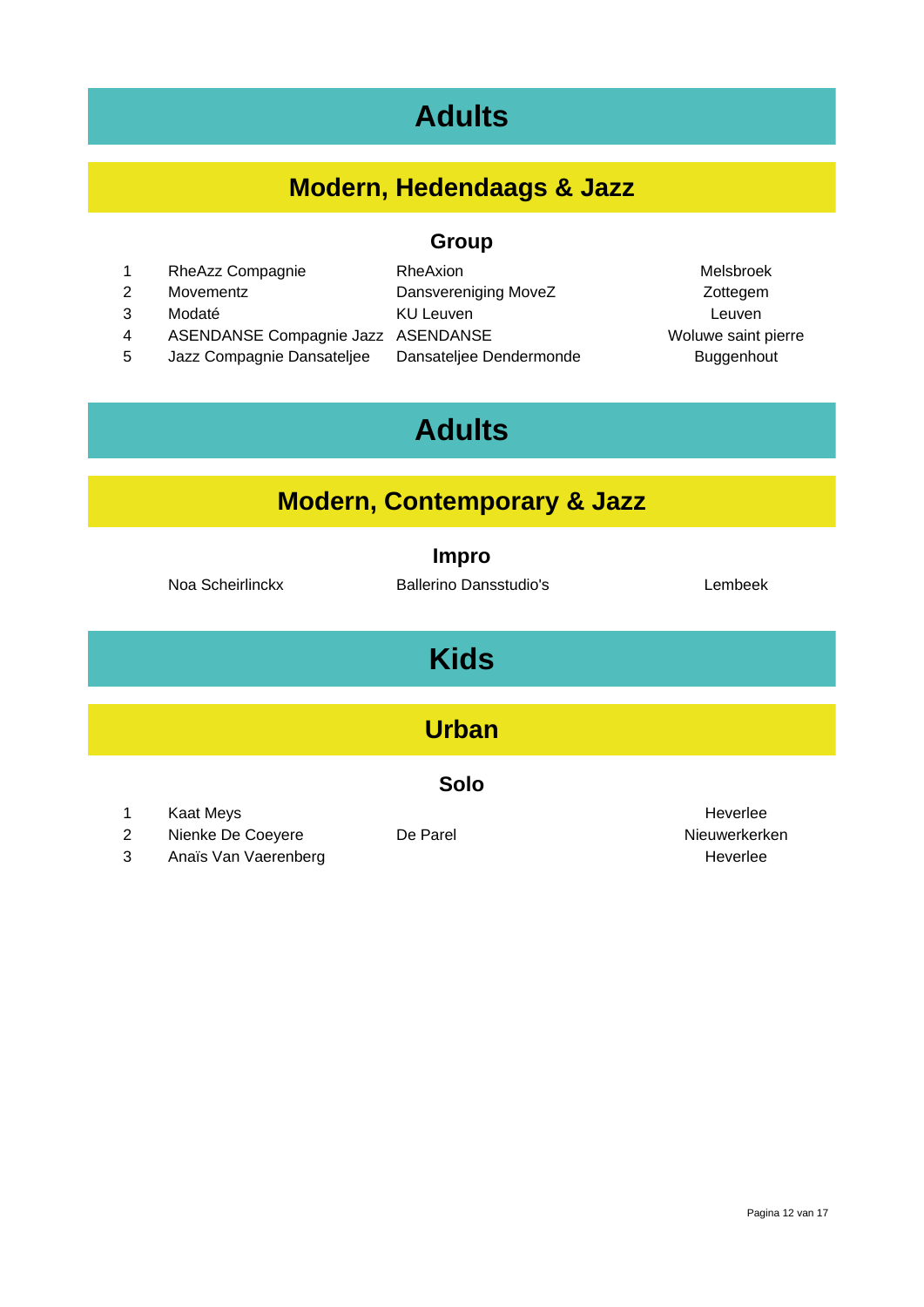# **Kids**

## **Urban**

#### **Group**

- 1 The mini All-StarZ The All-StarZ dance team Hasselt
- 
- 

2 L&A Kids L&A Dance Company Sint-Pieters-Leeuw 3 Amigos JAZZMIJN SARAGHELEN

# **Juniors**

## **Urban**

#### **Solo**

- 1 Lotte Appelmans De Parel Nieuwerkerken
- 
- 3 Lizzy van Reenen Swentibold Sittard Sittard
- 2 Laly Pauly **NOVA DANCE** 2 Laly Pauly **Clavier**

# **Juniors**

### **Urban**

#### **Duo/Trio**

- 
- 2 CLAUDIA, OPHELIE &
- 

1 Kato & Merel The All-StarZ dance team Hasselt L&A Dance Company Sint-Pieters-Leeuw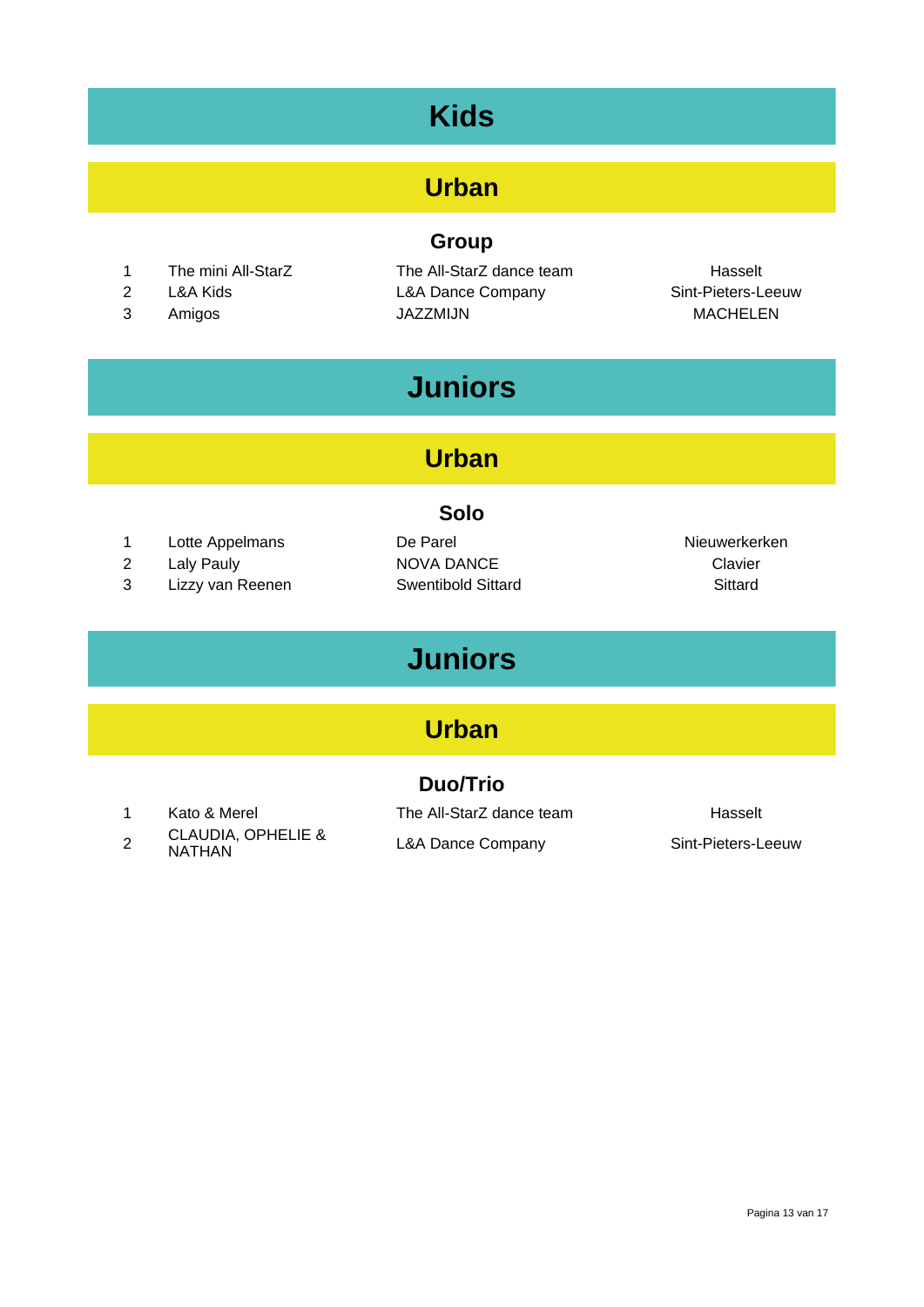# **Juniors**

## **Urban**

#### **Group**

- 1 Originals **1** JAZZMIJN **MACHELEN**
- 
- 
- 5 Junior Crew Hiphop ASENDANSE ASENDANSE Woluwe saint pierre
- 
- 
- 
- 2 Badass KidZ **Dansvereniging MoveZ** 2 Zottegem 3 Little RheAs RheAxion Melsbroek 4 M-Compagnie Dansschool Movimento Eeklo 6 RheAsquad RheAxion RheAxion RheAxion Melsbroek 7 D-Mo-Team B Dansstudio D-Motion Zoutleeuw 8 Junior Crew Soulstep Dance Crew Hoeilaart
- 

# **Teens & Y. Adults (>15y)**

#### **Urban**

- 1 Shakira Mahieu Kortrijk
- 2 Gerardy Nicolas **Bouge**
- 3 Elias Bedui herent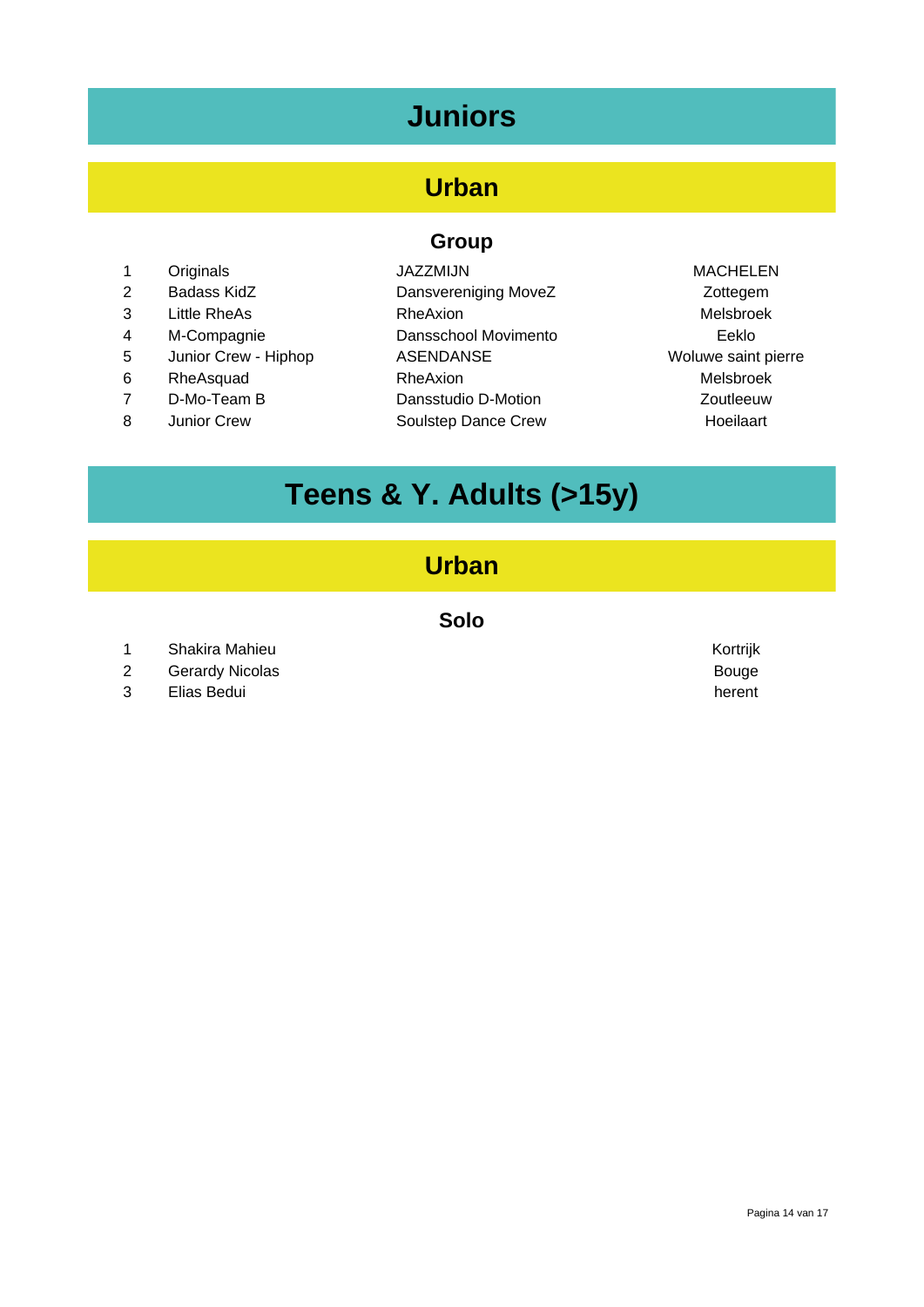# **Y.Teens (15-16y)**

## **Urban**

#### **Duo/Trio**

- 
- 2 Lana & Macy **Roeselare** Roeselare
- 
- 

1 Shana & Zoe The All-StarZ dance team Hasselt

3 Emma & Vicky Mouvements Sambreville 4 Amber & Hanne Dansschool Movimento Eeklo

# **Teens**

## **Urban**

#### **Group**

| 1 | <b>NED CREW</b>          | New Espace Danse         | Erpent           |
|---|--------------------------|--------------------------|------------------|
| 2 | Just On Time             | <b>RheAxion</b>          | <b>Melsbroek</b> |
| 3 | The All-StarZ dance team | The All-StarZ dance team | Hasselt          |
| 4 | ShockWave                | Il Cigno dansstudio      | Merelbeke        |
| 5 | Look Out Crew            | Dansvereniging MoveZ     | Zottegem         |
| 6 | <b>NOVA DANCE</b>        | <b>NOVA DANCE</b>        | Clavier          |
| 7 | CIE FUN DANCE            | <b>Fun Dance</b>         | Huy              |
| 8 | JM Ragga dancegroup      | <b>JAZZMIJN</b>          | <b>MACHELEN</b>  |
|   |                          |                          |                  |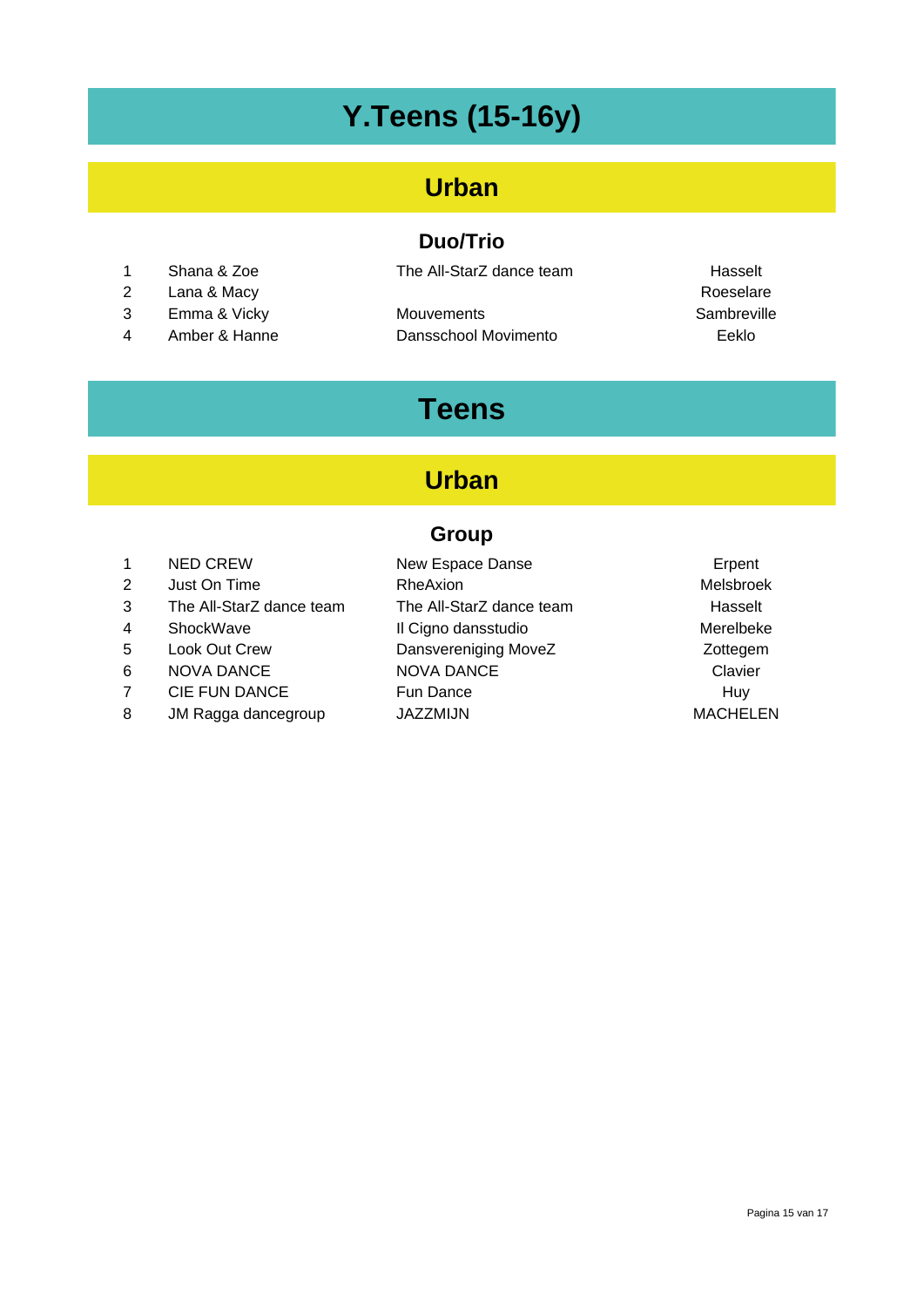# **Teens Urban Impro** Shakira Mahieu **Kortrijk O.Teens & Adults (>17y) Urban Duo/Trio** 1 Emma, Hugo & Laura Mouvements **Mouteurs** Sambreville 2 Stien & Claire **NOVA DANCE** Clavier **Adults**

## **Urban**

#### **Group**

|    | Rebounce              | GyGent               | Drongen         |
|----|-----------------------|----------------------|-----------------|
| 2  | <b>Focus</b>          | JAZZMIJN             | <b>MACHELEN</b> |
| 3  | 2Crew4U               | Dansvereniging MoveZ | Zottegem        |
| 4  | RheActivate           | RheAxion             | Melsbroek       |
| 5. | <b>TEAM FUN DANCE</b> | Fun Dance            | Huy             |
| 6  | <b>RAGGA GIRLS</b>    | DANSE ET ART         | <b>ON</b>       |
|    |                       |                      |                 |